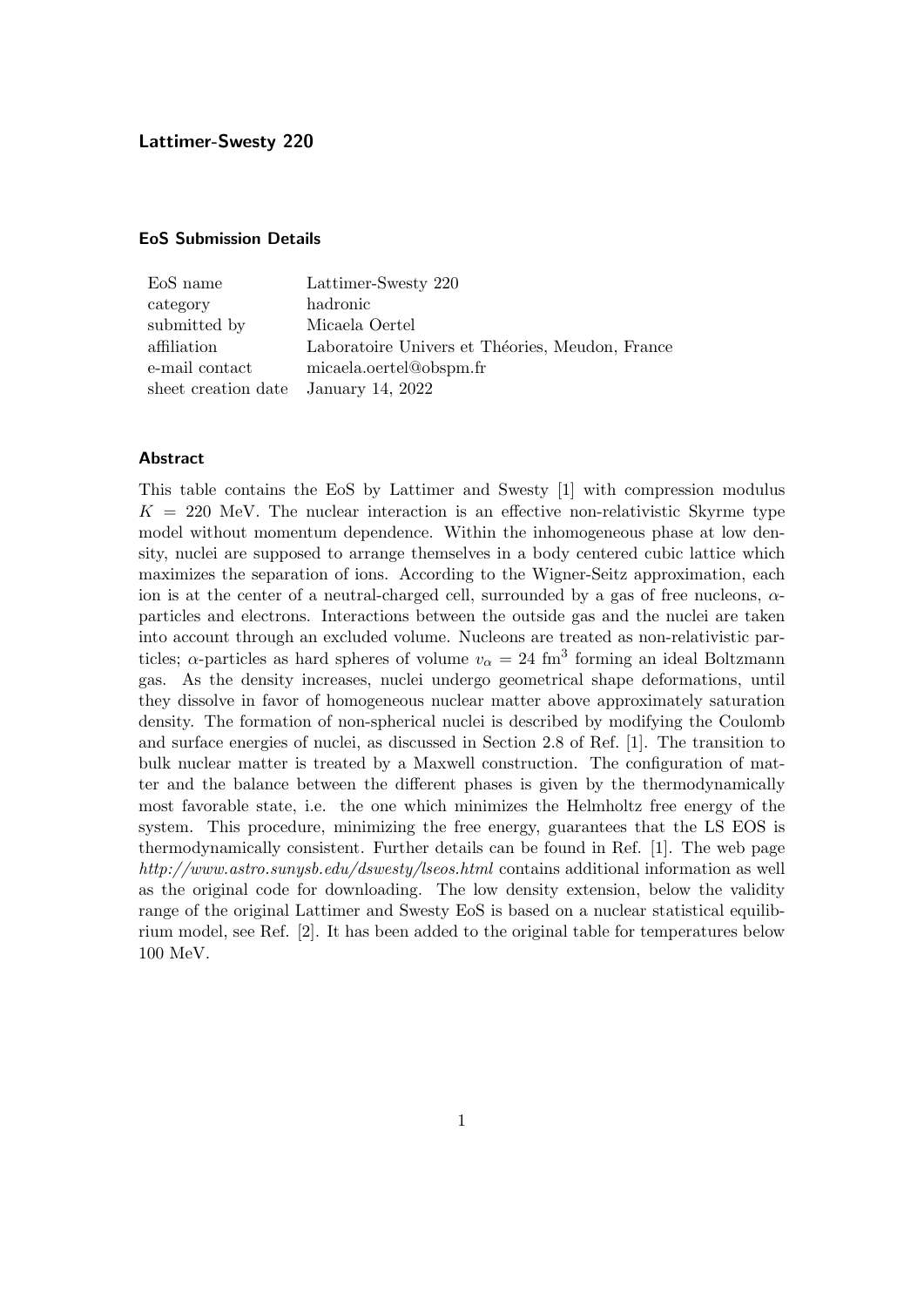## References to the original work

1. J. M. Lattimer and F. D. Swesty, Nucl. Phys. A 535 (1991) 331.

## Further References

2. M. Oertel, A. F. Fantina and J. Novak, Phys. Rev. C 85 (2012) 055806.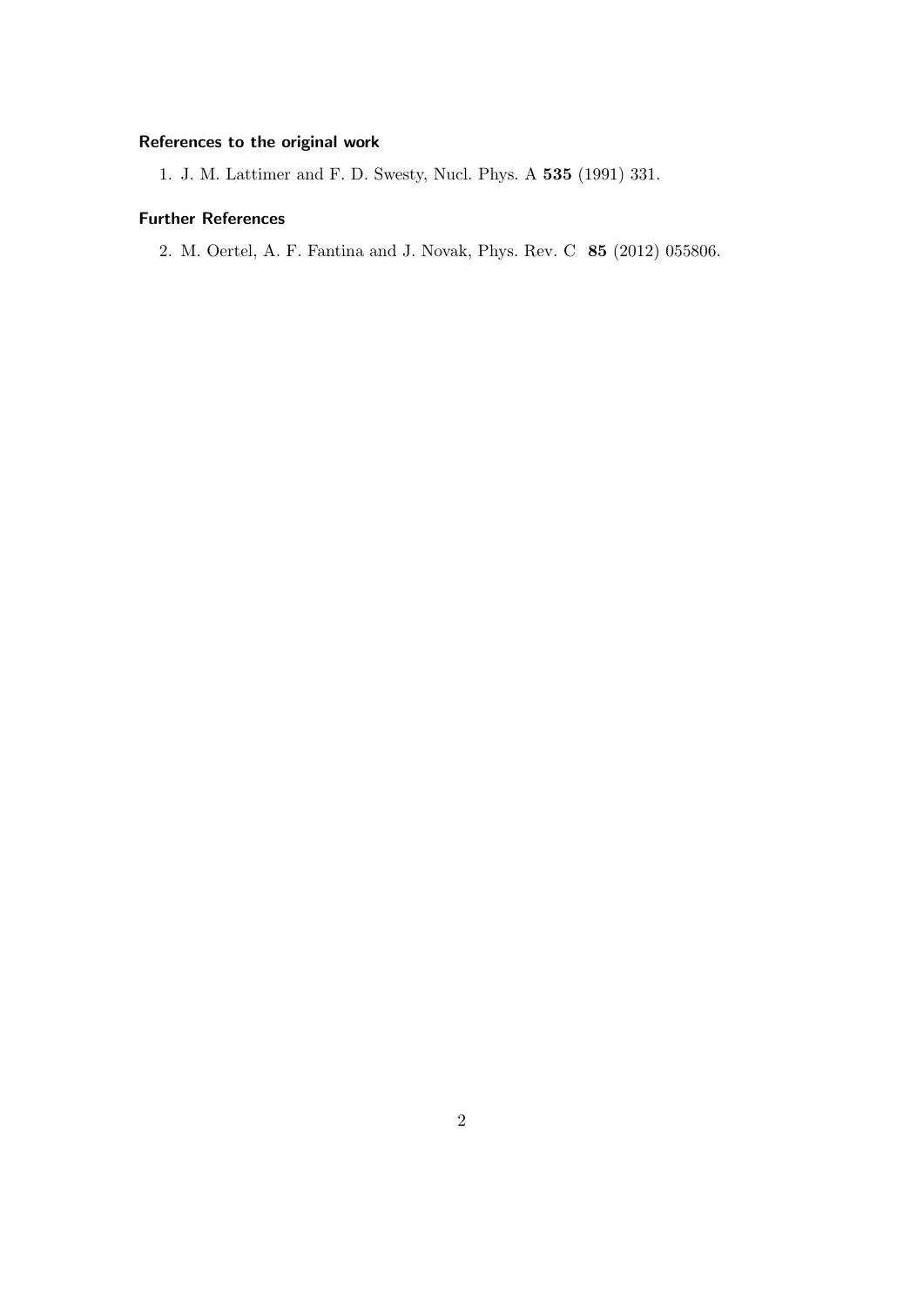## Nuclear Matter Properties $^1$

|           | Quantity                                | Unit           |       |
|-----------|-----------------------------------------|----------------|-------|
| $n_S$     | saturation density in symmetric matter  | $\rm{fm}^{-3}$ | 0.155 |
| $E_0$     | binding energy per baryon at saturation | MeV            | 16.0  |
| K         | incompressibility                       | MeV            | 220   |
| K'        | skewness                                | MeV            | 411   |
|           | symmetry energy                         | MeV            | 29.3  |
| L         | symmetry energy slope parameter         | MeV            | 74    |
| $K_{sym}$ | symmetry incompressibility              | MeV            | $-24$ |

# Neutron Star Properties<sup>1</sup>

|               | Quantity                                    | Unit           |       |
|---------------|---------------------------------------------|----------------|-------|
| $M_{max}$     | maximum mass                                | $M_{sun}$ 2.06 |       |
| $M_{DU,e}$    | mass at DUrca threshold $(1/9)$ w/o $\mu^-$ | $M_{sun}$      | 1.36  |
| $R_{M_{max}}$ | radius at maximum NS mass                   | km             | 10.67 |
| $R_{1.4}$     | radius at 1.4 $M_{sun}$ NS mass             | km             | 12.71 |

<sup>1</sup> 0-values indicate, that the corresponding data is not provided.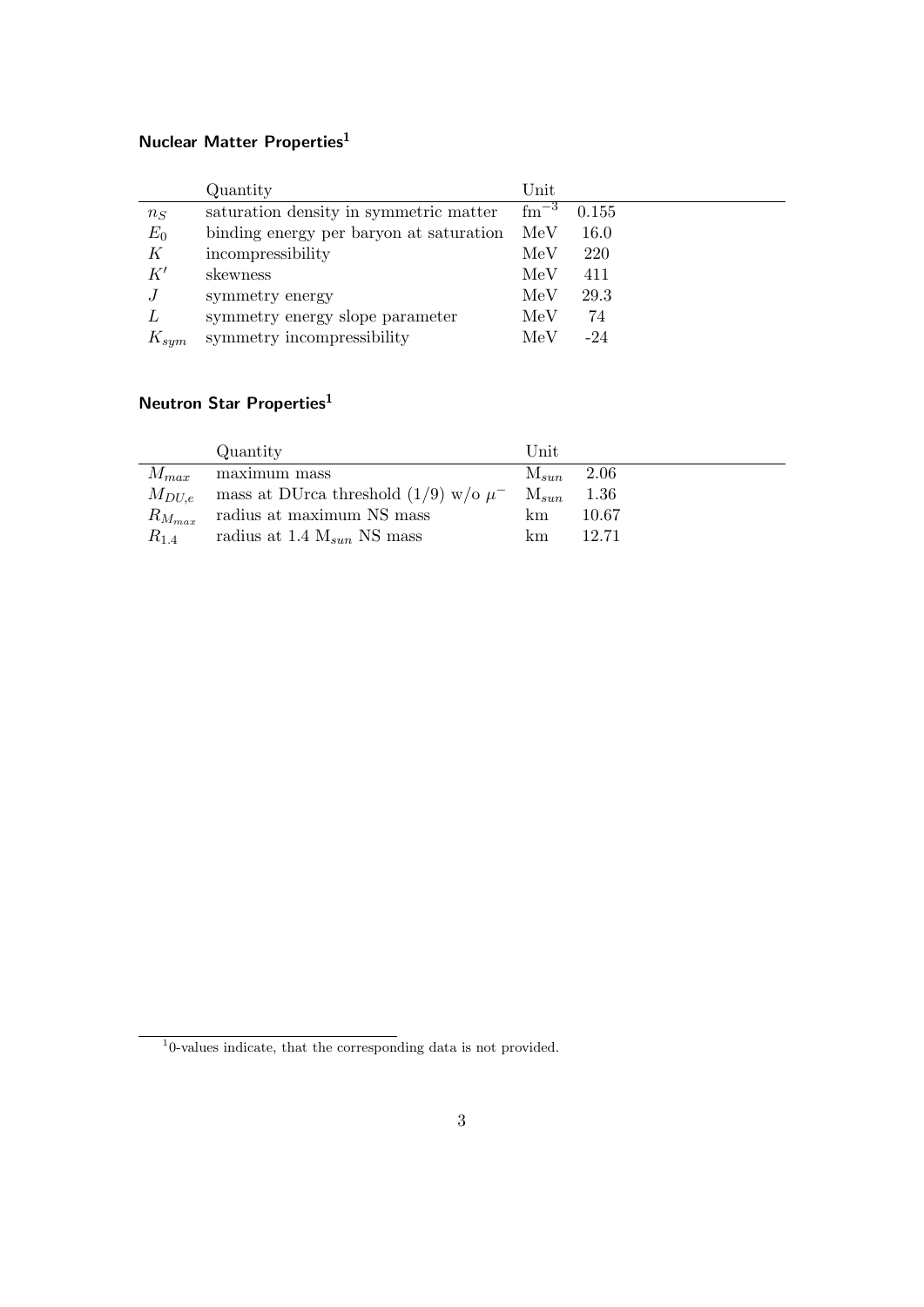### eos.thermo

eos.thermo and the three grid defining files are CompOSE standard data files and by definition available. eos.thermo does not necessarily provide all possible data.

table dimension 3 table type 1 total number of grid points 2128128

Range and density  $(\#)$  of the grid parameters:

|                | Quantity                                                               | $\operatorname{Unit}$ | min | max                                         | # |  |
|----------------|------------------------------------------------------------------------|-----------------------|-----|---------------------------------------------|---|--|
|                | Temperature                                                            |                       |     | MeV   $0.10471285E+00$ $0.18197009E+03$ 163 |   |  |
| n <sub>b</sub> | Baryon Nr Density $\text{fm}^{-3}$   0.10000000E-11 0.11937766E+02 256 |                       |     |                                             |   |  |
|                | $Y_q$ Charge Fraction                                                  |                       |     | $0.30000000E-01$ $0.50000000E+00$ 51        |   |  |

T,  $n_b$ , and  $Y_q$  are stored in eos.t, eos.nb, and eos.yq, respectively.

## additional quantities in eos.thermo

Sound speed squared in units of  $c^2$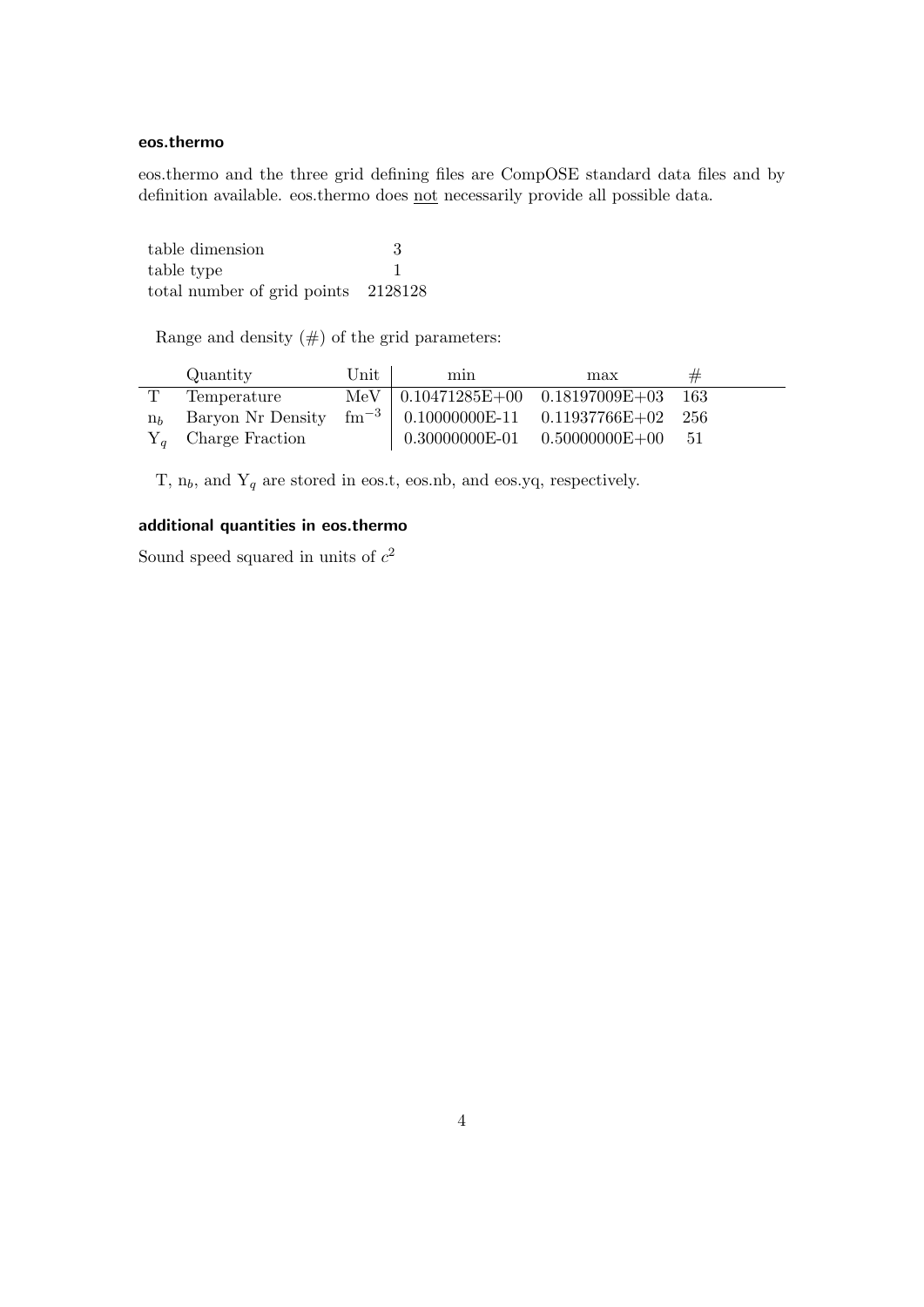### Further Available Data Files

Files and quantities listed in the following are provided beyond CompOSE's core requirements as outlined in Sec.4.2. of the CompOSE manual.

eos.compo : available

| index            | particle         |
|------------------|------------------|
| 10               | n                |
| 11               | p                |
| 4002             | $\frac{2}{4}$ He |
| 0                | e^-              |
| - end of table - |                  |

further particle sets are defined. One set of quadruples for an average heavy nucleus, see Table 7.2 of the manual.

| index description |  |  |
|-------------------|--|--|
| - end of table -  |  |  |